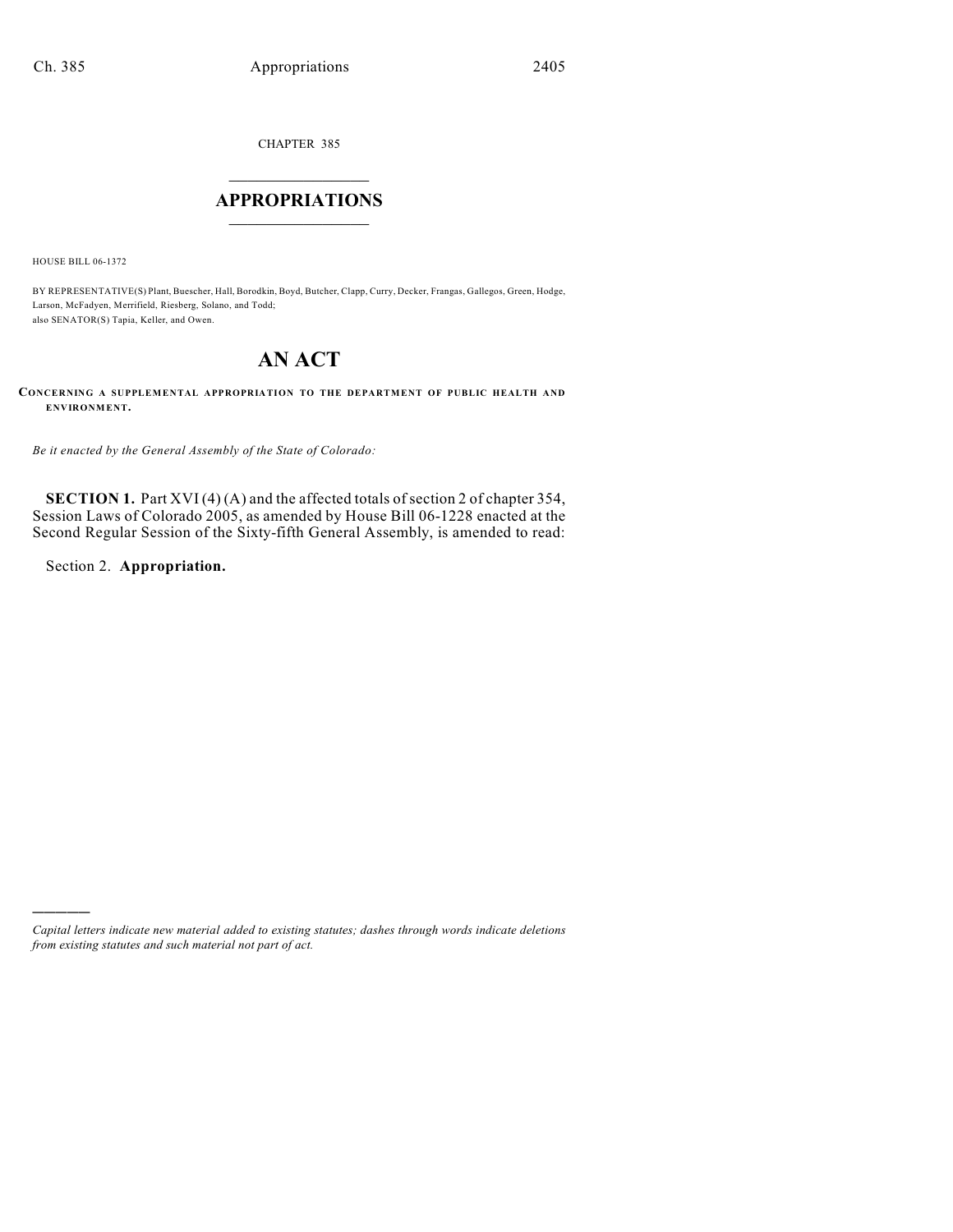Ch. 385 Appropriations

|                 |              | APPROPRIATION FROM |                |              |               |              |
|-----------------|--------------|--------------------|----------------|--------------|---------------|--------------|
| ITEM &          | <b>TOTAL</b> | <b>GENERAL</b>     | <b>GENERAL</b> | <b>CASH</b>  | CASH          | FEDERAL      |
| <b>SUBTOTAL</b> |              | <b>FUND</b>        | <b>FUND</b>    | <b>FUNDS</b> | <b>FUNDS</b>  | <b>FUNDS</b> |
|                 |              |                    | <b>EXEMPT</b>  |              | <b>EXEMPT</b> |              |
| \$              |              |                    |                |              |               |              |

**PART XVI DEPARTMENT OF PUBLIC HEALTH AND ENVIRONMENT**

| (4) LOCAL HEALTH SERVICES |           |           |  |  |  |
|---------------------------|-----------|-----------|--|--|--|
| (A) Local Liaison         |           |           |  |  |  |
| Public Health Nurses in   |           |           |  |  |  |
| areas not served by       |           |           |  |  |  |
| local health              |           |           |  |  |  |
| departments               | 962,731   | 962,731   |  |  |  |
| Environmental Health      |           |           |  |  |  |
| Specialists in areas not  |           |           |  |  |  |
| served by local health    |           |           |  |  |  |
| departments               | 241,480   | 241,480   |  |  |  |
| LOCAL, DISTRICT, AND      |           |           |  |  |  |
| REGIONAL HEALTH           |           |           |  |  |  |
| DEPARTMENT                |           |           |  |  |  |
| <b>DISTRIBUTIONS</b>      |           |           |  |  |  |
| PURSUANT TO SECTION       |           |           |  |  |  |
| 25-1-516, C.R.S.          | 1,250,000 | 1,250,000 |  |  |  |
|                           | 1,204,211 |           |  |  |  |
|                           | 2.454.211 |           |  |  |  |